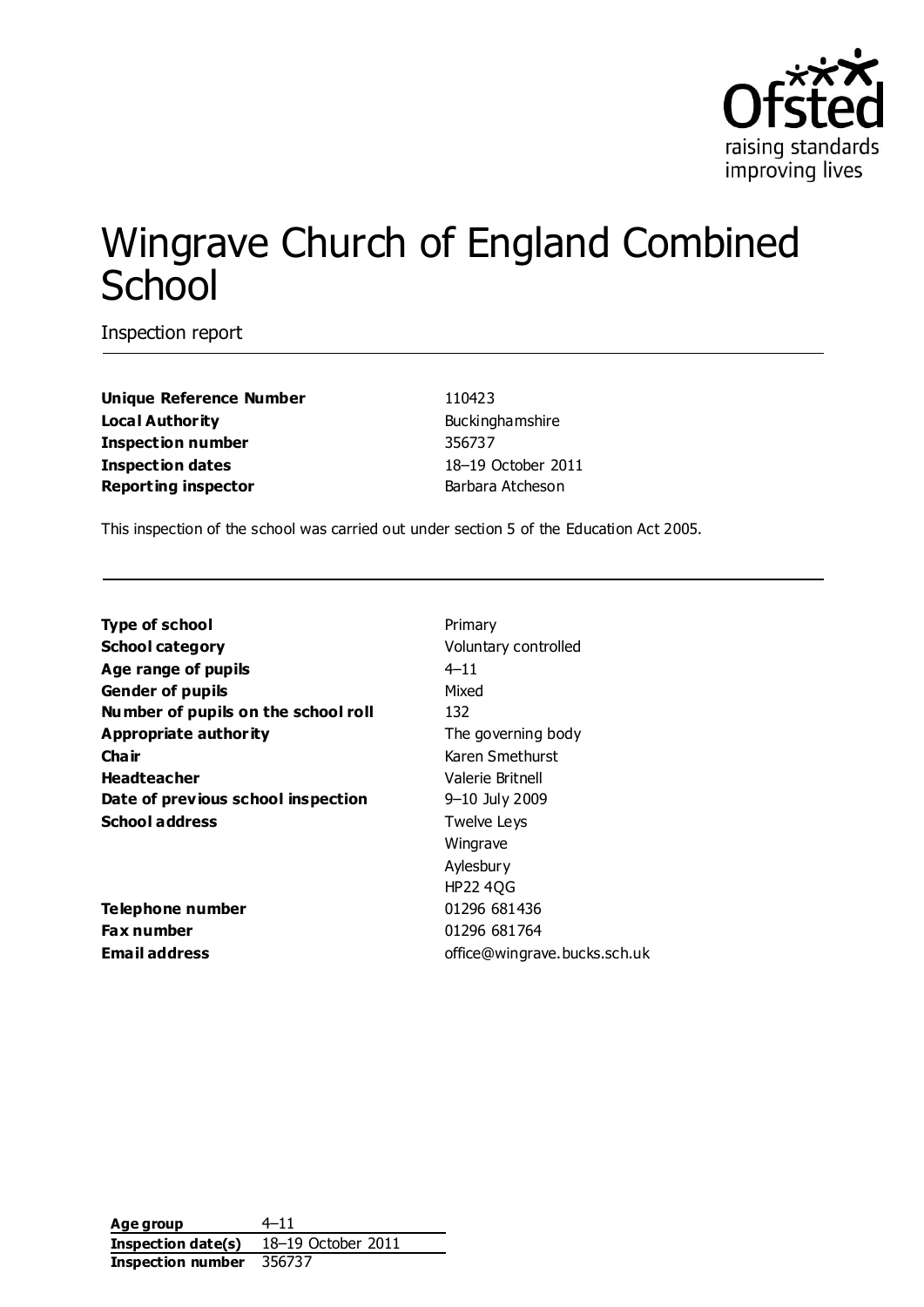The Office for Standards in Education, Children's Services and Skills (Ofsted) regulates and inspects to achieve excellence in the care of children and young people, and in education and skills for learners of all ages. It regulates and inspects childcare and children's social care, and inspects the Children and Family Court Advisory Support Service (Cafcass), schools, colleges, initial teacher training, work-based learning and skills training, adult and community learning, and education and training in prisons and other secure establishments. It assesses council children's services, and inspects services for looked after children, safeguarding and child protection.

Further copies of this report are obtainable from the school. Under the Education Act 2005, the school must provide a copy of this report free of charge to certain categories of people. A charge not exceeding the full cost of reproduction may be made for any other copies supplied.

If you would like a copy of this document in a different format, such as large print or Braille, please telephone 0300 123 4234, or email enquiries@ofsted.gov.uk.

You may copy all or parts of this document for non-commercial educational purposes, as long as you give details of the source and date of publication and do not alter the information in any way.

To receive regular email alerts about new publications, including survey reports and school inspection reports, please visit our website and go to 'Subscribe'.

Piccadilly Gate Store St **Manchester** M1 2WD

T: 0300 123 4234 Textphone: 0161 618 8524 E: enquiries@ofsted.gov.uk W: www.ofsted.gov.uk

**Ofsted** 

© Crown copyright 2011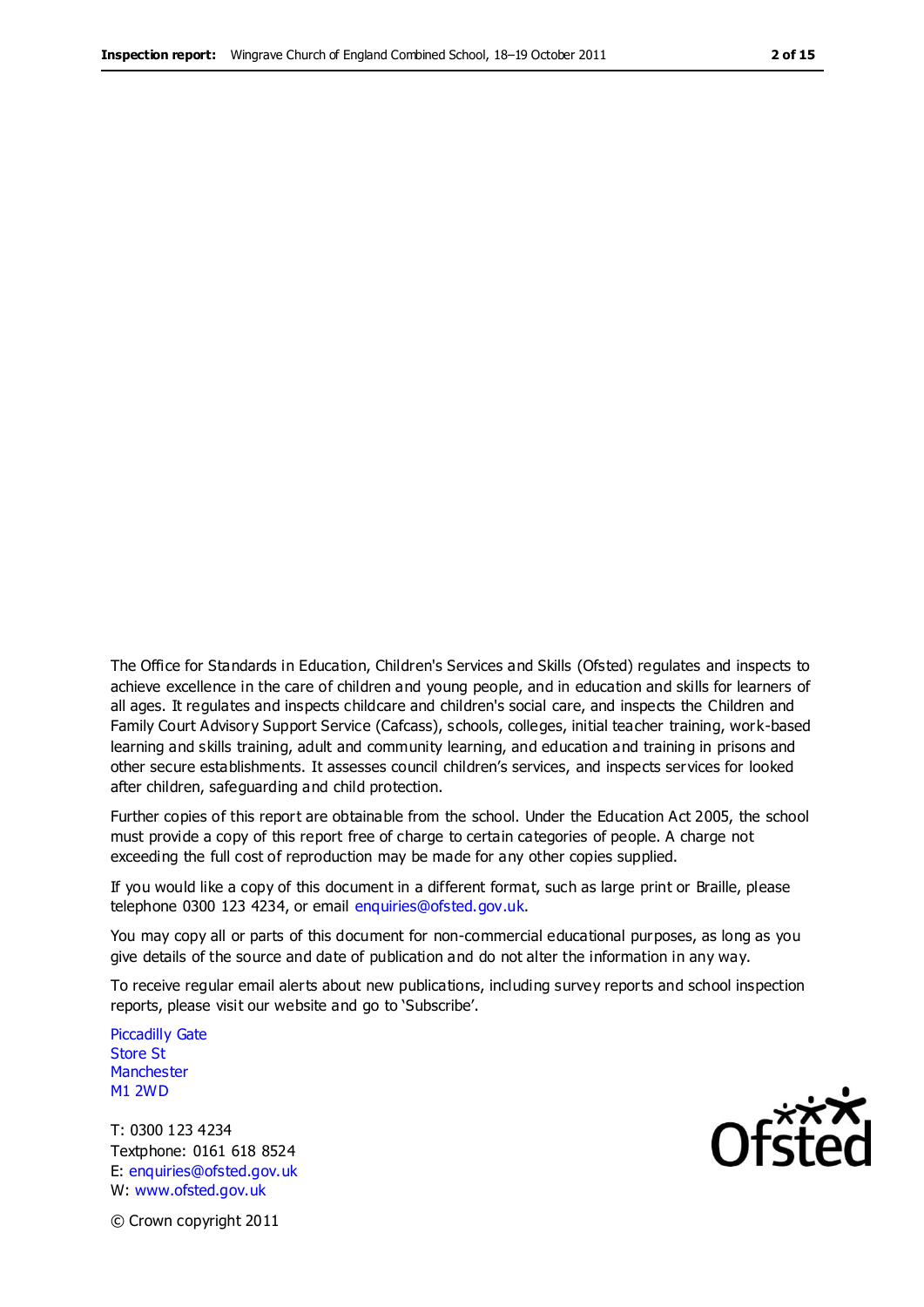# **Introduction**

This inspection was carried out by two additional inspectors. The inspectors observed teaching and learning in 10 lessons taught by five teachers. They also held meetings with members of the governing body, staff and groups of pupils. They observed the school's work and looked at school policies, including those relating to safeguarding, minutes of governing body meetings, planning documents, pupils' work and questionnaires returned from 40 parents and carers, as well as staff and pupils.

The inspection team reviewed many aspects of the school's work. It looked in detail at a number of key areas.

- How well teaching, assessment and the curriculum are tailored to ensure that all pupils, particularly the most-able, are suitably challenged.
- The balance and quality of child-initiated and adult-led activities in the Early Years Foundation Stage.
- The effectiveness of all leaders in improving the quality of teaching and learning, raising achievement and sustaining improvement.

# **Information about the school**

The school is smaller than most primary schools. Almost all of the pupils are of White British heritage. An above average proportion of pupils are identified as having special educational needs and/or disabilities, including those with a statement of special educational needs. Their needs mainly relate to speech, language and social and communication difficulties, moderate and specific learning difficulties, emotional and behavioural difficulties and physical disabilities. Very few of the pupils are known to be eligible for free school meals. Pupils are organised into five classes. Children in the Early Years Foundation Stage are provided for in one Reception class. The headteacher left to go to another school in July 2011 and the acting headteacher was appointed as substantive headteacher in October 2011.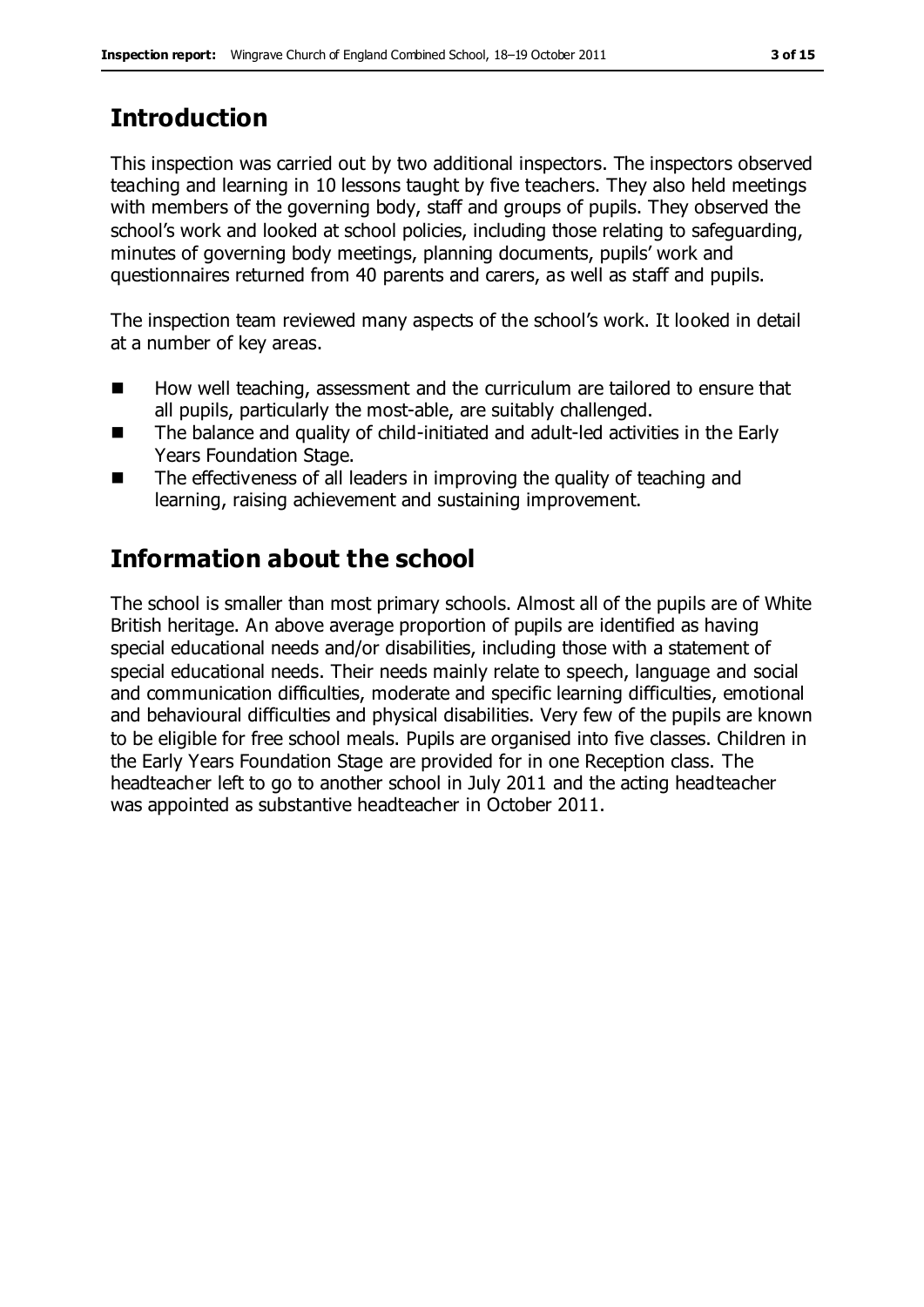# **Inspection judgements**

# **Overall effectiveness: how good is the school? 3**

### **The school's capacity for sustained improvement 3**

## **Main findings**

This school provides a satisfactory education for its pupils. The care, guidance and support that pupils receive are good. As a consequence, pupils behave well, have good relationships with adults and other pupils, and respect each other's achievements. It is a cohesive community which provides a warm, welcoming environment where pupils feel cared for, safe, secure and ready to learn. High levels of attainment and rates of attendance mean that pupils are very well equipped for the next stage in their education. Partnerships with parents and carers are good and they are very appreciative of all that the school does for their children.

The school is currently going through a period of transition. As a former class teacher and acting headteacher, the new headteacher has an accurate view of the school. She is effectively supported by members of the governing body, other senior leaders and the staff, who all share her clear vision and focus on improvement. Successful actions have been taken in the past to address deficiencies and ensure that attendance has remained high. Attainment at the end of Year 6 has also remained high over the last three years. However, the school's accurate self-evaluation recognises that improving the quality of teaching and learning, and so accelerating the pupils' progress, is the key priority. All of this confirms the school's satisfactory capacity to sustain improvement.

Teaching is satisfactory overall. There is some good teaching, but not enough to ensure that all pupils make good rather than satisfactory progress. Progress dips when assessment information is not used well enough to plan lessons in which tasks accurately match pupils' differing needs. While some teachers have high expectations of what pupils can do, this is not always the case and pupils, particularly the moreable, are not always suitably challenged. Where teachers provide practical opportunities, pupils quickly become confident learners, but where they do not have these opportunities, pupils' progress slows. Some teachers talk for too long and this limits opportunities for pupils to work independently and use their initiative. Where teachers use good subject knowledge well to structure pupils' learning it helps pupils to build securely on prior attainment. However, when this does not happen gaps are created in pupils' knowledge and understanding.

The curriculum is planned appropriately to meet the needs of pupils in the mixed-age classes, but it does not always provide enough interesting and creative ways for them to make links between subjects or include sufficient opportunities for practical work or independent learning.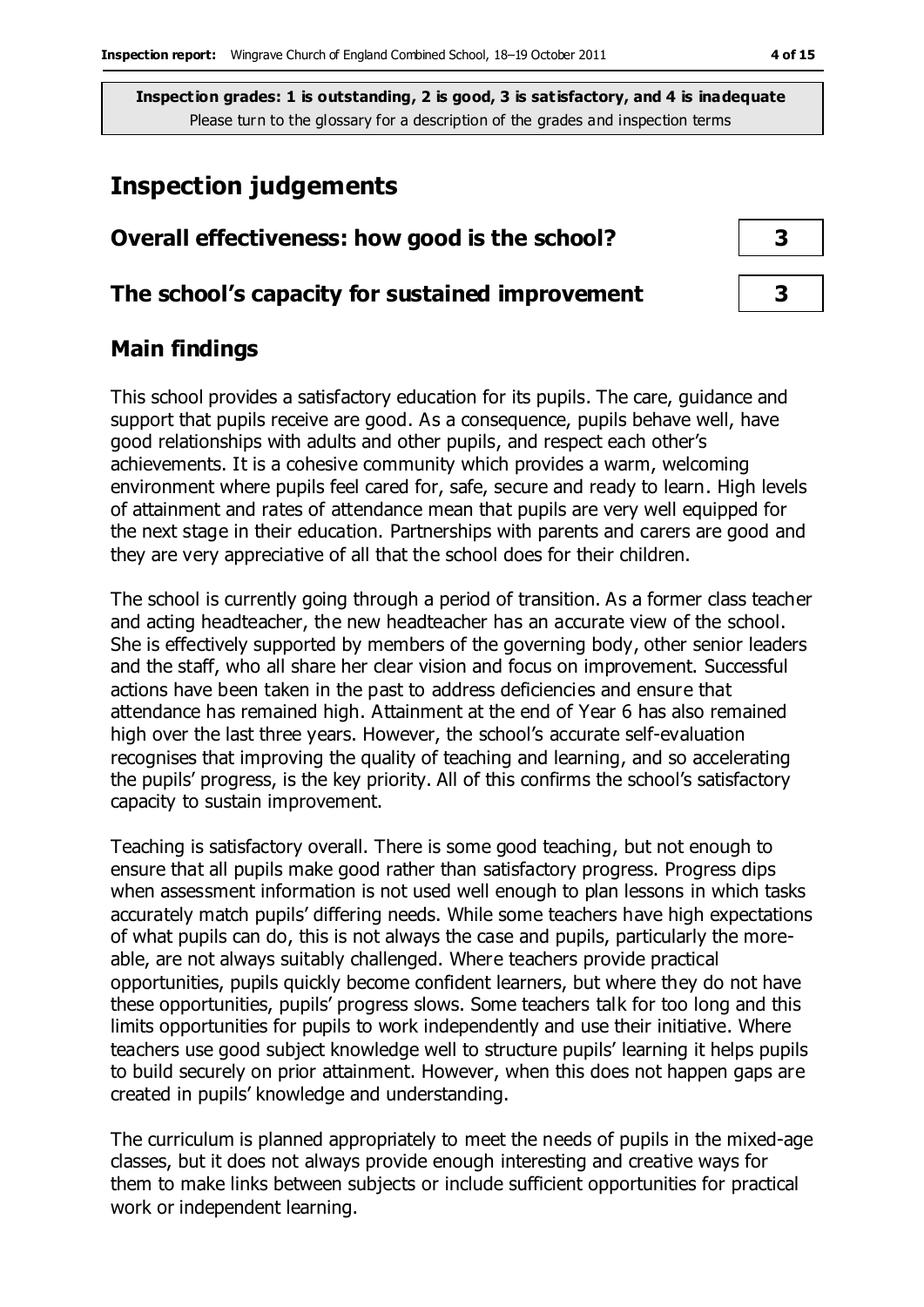With the successful appointment of the new headteacher, the members of the governing body are committed to increasing their level of involvement in the work of the school at a strategic level. Middle managers are keen to hone their skills in leadership and management so that they can help senior leaders ensure that expectations in lessons are raised and assessment is used accurately to accelerate the rate of progress.

Up to 40% of the schools whose overall effectiveness is judged satisfactory may receive a monitoring visit by an Ofsted inspector before their next section 5 inspection.

# **What does the school need to do to improve further?**

- $\blacksquare$  By July 2012, improve the quality of teaching and learning so that it becomes consistently good or better by ensuring that:
	- all teachers use assessment to match work accurately to the needs of the  $\equiv$ pupils
	- all groups, particularly the more-able, are suitably challenged  $\equiv$
	- the pace of learning is brisk and teachers do not talk for too long, so that pupils have sufficient opportunities for independent learning
	- all teachers develop good subject knowledge and an understanding of the  $\equiv$ the relevant steps for progression.
- $\blacksquare$  Improve the quality of the curriculum by:
	- strengthening the links between subjects to make learning interesting, relevant and challenging
	- increasing the amount of practical work and opportunities for independent learning.
- Improve the quality of leadership and management by ensuring that leaders at all levels:
	- rigorously monitor the expectations for learning in lessons, the rate of progress and the use of assessment
	- provide resulting feedback to teachers and points for action.

## **Outcomes for individuals and groups of pupils 3**

Children join the school with skills and understanding that are above the levels typical for their age, and the high standards seen in the older age groups represent satisfactory overall achievement. Progress in the lessons seen was typically satisfactory. It accelerates where teachers use their own good subject knowledge well to ensure that pupils' learning builds progressively. However, there are occasions where the teacher moves the learning forward without checking that all pupils' learning is secure. For example, in a Year 5/6 lesson the teacher accurately defined an isosceles triangle and then proceeded to give the size of one angle,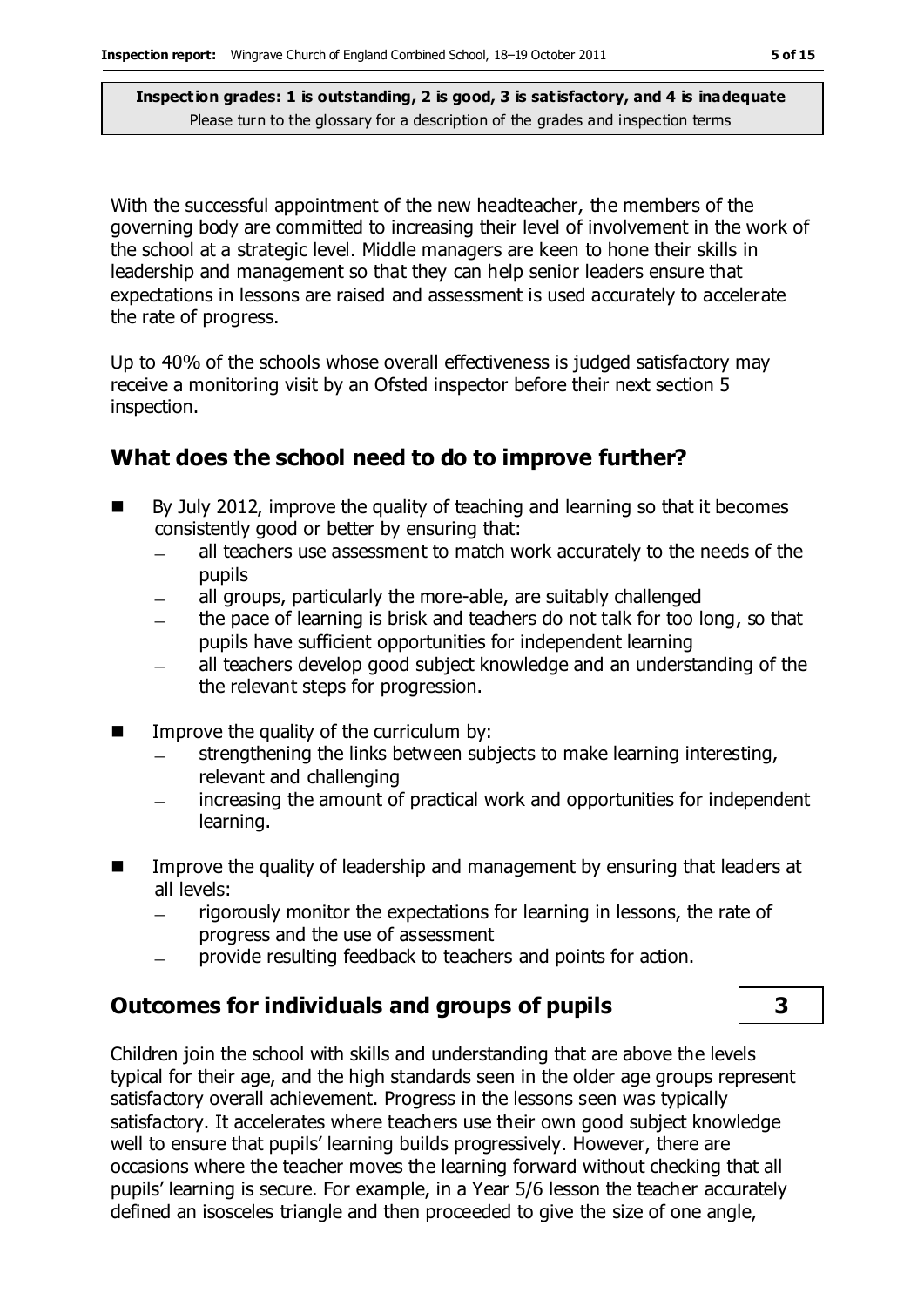asking pupils to write down the two remaining equal angles on individual whiteboards. Most pupils were right, but some were very unsure and this went unnoticed and the whiteboards were wiped clean. Pupils say that they do not always learn as much as they could and that there are times when they want to go on and improve their work but there is not enough time.

Pupils with special educational needs and/or disabilities make satisfactory progress as a result of the well-targeted support that they receive from their teachers and teaching assistants. For example, pupils with behavioural problems are able to sustain concentration for long periods of time, absorbed in their work, and are proud of the results. Progress tracking data show that there is little discrepancy in achievement between boys and girls, or those pupils who are known to be eligible for free school meals and those who are not.

Pupils work and play harmoniously, and come to school regularly. They say there is very little bullying and know that there will always be someone who will listen to them if they have a problem. Pupils know how to stay safe and know what they must do to lead healthy lifestyles. They like to continue to play the games that they have learned in sports clubs when they are at home. They enjoy a healthy choice at lunchtime and fruit for their break. They are proud to be members of the school council and of the part they played in selecting a new headteacher. Pupils' social, moral, spiritual and cultural development is good. Pupils know right from wrong. They are caring and considerate to each other. As a result, they form strong relationships both with each other and with adults. They have a good understanding of cultural diversity, gained through the curriculum and extra-curricular activities such as their 'French Breakfast' and African drumming club.

| Pupils' achievement and the extent to which they enjoy their learning                                                     |                         |  |  |  |
|---------------------------------------------------------------------------------------------------------------------------|-------------------------|--|--|--|
| Taking into account:                                                                                                      |                         |  |  |  |
| Pupils' attainment <sup>1</sup>                                                                                           |                         |  |  |  |
| The quality of pupils' learning and their progress                                                                        | 3                       |  |  |  |
| The quality of learning for pupils with special educational needs and/or disabilities<br>and their progress               | 3                       |  |  |  |
| The extent to which pupils feel safe                                                                                      | 3                       |  |  |  |
| Pupils' behaviour                                                                                                         | $\overline{\mathbf{2}}$ |  |  |  |
| The extent to which pupils adopt healthy lifestyles                                                                       | $\overline{2}$          |  |  |  |
| The extent to which pupils contribute to the school and wider community                                                   | 3                       |  |  |  |
| The extent to which pupils develop workplace and other skills that will<br>contribute to their future economic well-being |                         |  |  |  |
| Taking into account:                                                                                                      |                         |  |  |  |
| Pupils' attendance <sup>1</sup>                                                                                           |                         |  |  |  |

#### These are the grades for pupils' outcomes

 $\overline{a}$ 

<sup>1</sup> The grades for attainment and attendance are: 1 is high; 2 is above average; 3 is broadly average; and 4 is low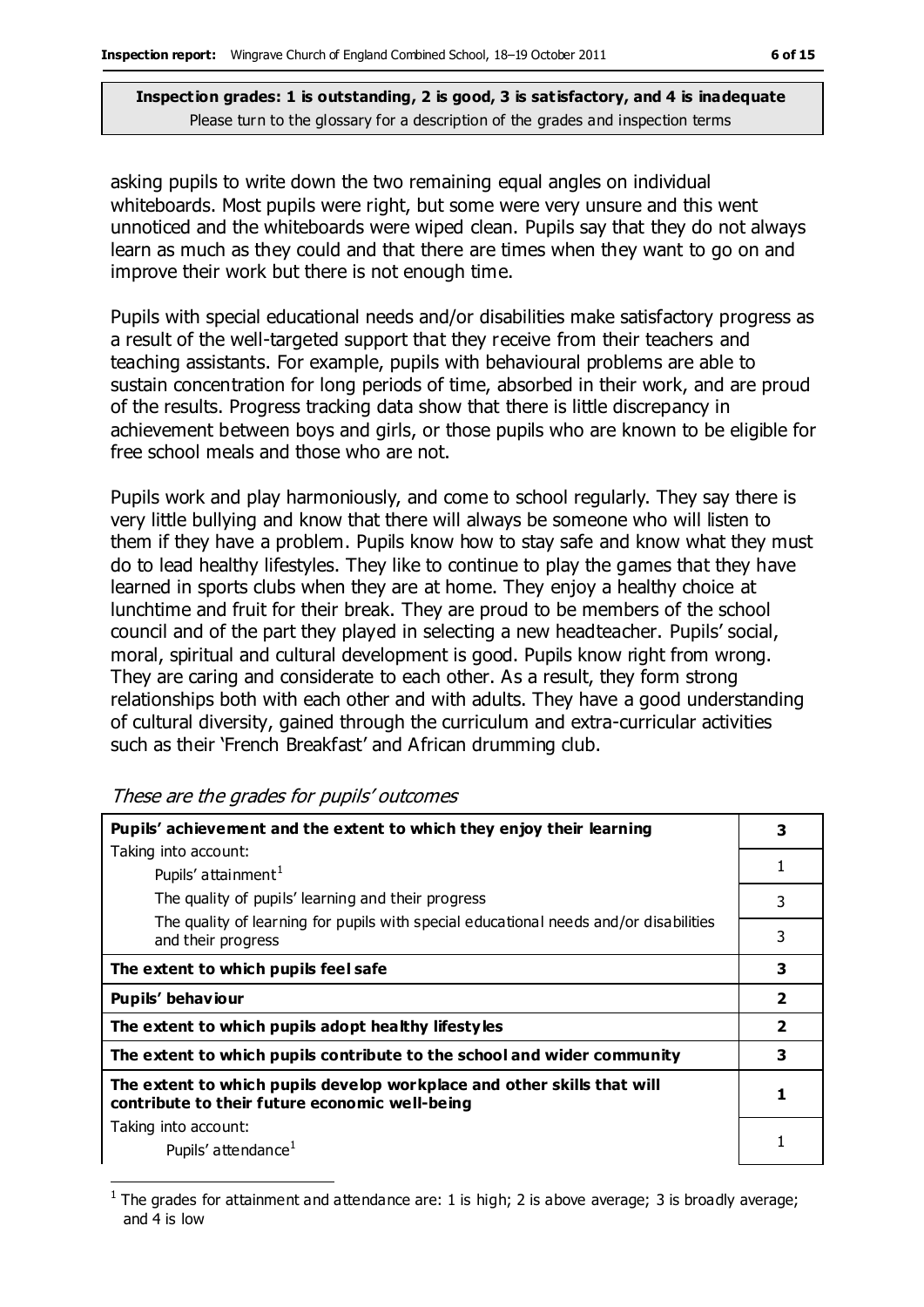#### **The extent of pupils' spiritual, moral, social and cultural development 2**

## **How effective is the provision?**

Teachers have good relationships with their pupils and support them well so that pupils want to learn and do their best. Where teaching is good, the learning is accurately matched to pupils' ability levels. It is also meaningful with plenty of opportunities for pupils to make choices and be actively engaged in their tasks. For example, Years 3 and 4 pupils were totally absorbed in using the digital photographs that they had taken of significant parts of the locality to compare and contrast their own village with a Kenyan village with which they had started to communicate. They knew that both villages had a pump, but that their village did not have to use it for water and that they wear shoes whereas their Kenyan counterparts do not. Interesting topics such as these motivate pupils and make learning relevant. However, this is not always the case and there are occasions when pupils have to sit for too long, listening to the teacher. For some pupils the work is too easy because it is not accurately planned to match their learning needs and more-able pupils are not always sufficiently challenged. Although the curriculum supports learning appropriately and is enriched by themed events, visits and visitors, links across subject areas have yet to be fully developed to increase the amount of wellorganised, imaginative opportunities that inspire and stimulate pupils' learning.

Pupils feel happy and secure because they know that there is a good level of care, guidance and support and that there is always someone there to listen, help or advise. Pupils who face challenges in their lives benefit from this nurturing environment, which provides them with effective support that is tailored closely to their needs. For example, the 'Gruffalo Group' helps to support the bereaved. The group has raised money to buy a bird table which bears their own personal messages to loved ones they have lost. Its members have also planted individual flower pots to help them express their feelings. Good one-to-one support for pupils with disabilities has been a significant factor in helping individuals to become more independent and access the curriculum.

| The quality of teaching                                                                                    |  |
|------------------------------------------------------------------------------------------------------------|--|
| Taking into account:                                                                                       |  |
| The use of assessment to support learning                                                                  |  |
| The extent to which the curriculum meets pupils' needs, including, where<br>relevant, through partnerships |  |
| The effectiveness of care, guidance and support                                                            |  |

These are the grades for the quality of provision

## **How effective are leadership and management?**

The new headteacher demonstrates a secure ability to evaluate the quality of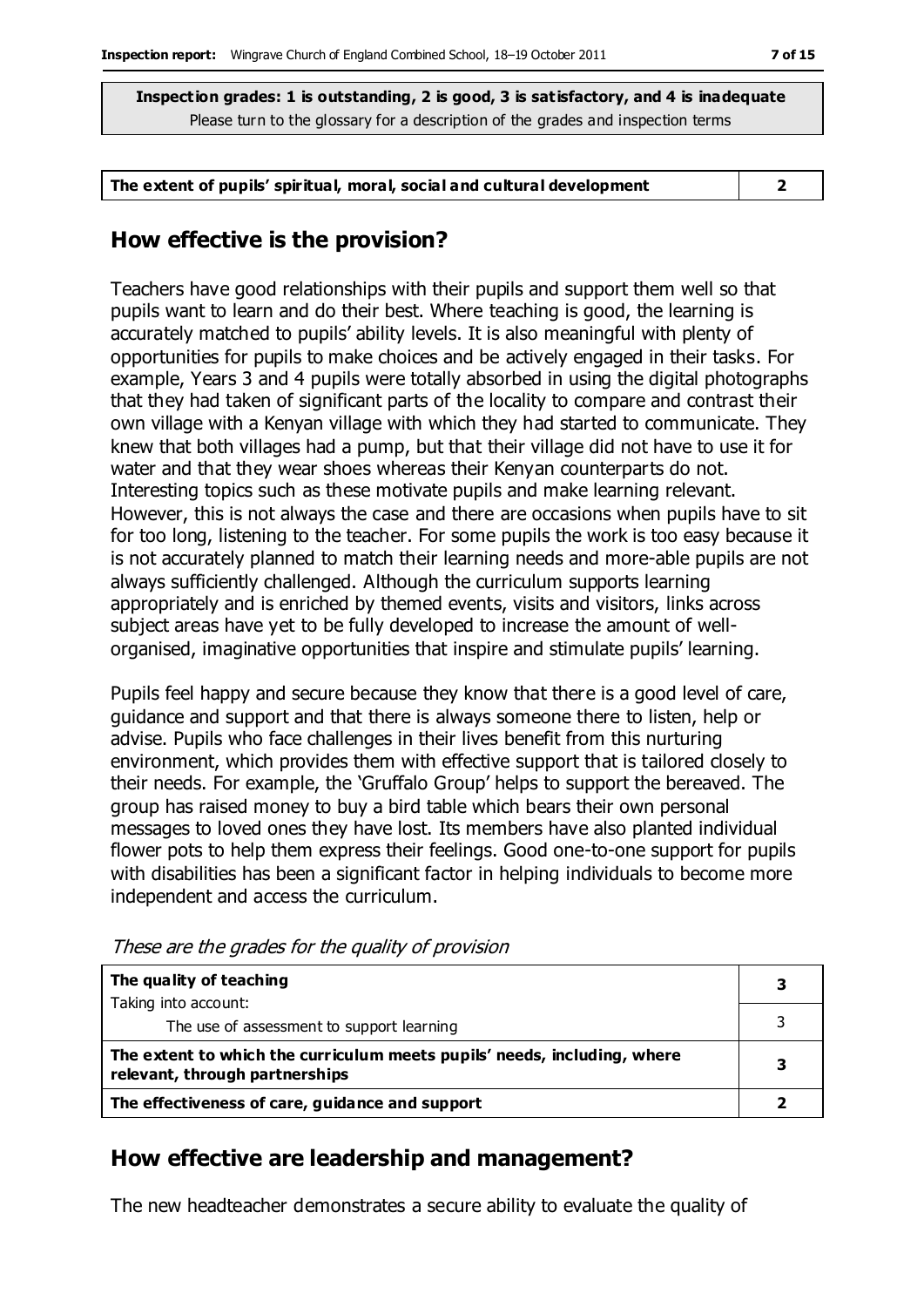provision and knows how to improve it. Her own successful track record as a teacher gives her credibility and a unique understanding of what needs to be done. Parents and carers recognise the appointment as a good thing and say she was 'an excellent teacher'. Senior leaders and staff welcome the new thinking that she has brought. They say that she has motivated them to redouble their efforts to foster improvement. With her appointment, responsibilities have been redistributed to middle managers, but their roles are not yet fully effective in channelling this enthusiasm to accelerate the rate of improvement. The members of the governing body are committed and work hard. Many, including the chair, are relatively new but they say they are 'under no illusion and can see that the school has to move forward'. Until recently their role in the life and work of the school has been limited but they took part in a whole-school workshop to draw up the new school improvement plan.

The school has a positive relationship with parents and carers. It recognises that they want to help their children improve and is eager to help them. Provision to secure equal opportunities and tackle discrimination is satisfactory. The school's accurate tracking system highlights any underperformance. Consequently, the school recognises that progress is not yet consistently good across the school and that although those pupils whose circumstances may make them most vulnerable benefit from good support, more-able pupils do not always do as well as they could. Appropriate procedures for safeguarding ensure that all pupils feel safe and that their emotional and social needs are met. The site is secure and restricted, and visitors are carefully monitored. Checks on the suitability of adults to work with children and child protection arrangements are secure and updated regularly. Risk assessments are undertaken regularly and recorded.

The school's strategy to promote community cohesion is satisfactory. It has had a positive impact on the school and local community, but evidence of its success in promoting community cohesion beyond the immediate community is limited.

| The effectiveness of leadership and management in embedding ambition and<br>driving improvement                                                                     |              |  |  |  |
|---------------------------------------------------------------------------------------------------------------------------------------------------------------------|--------------|--|--|--|
| Taking into account:                                                                                                                                                |              |  |  |  |
| The leadership and management of teaching and learning                                                                                                              | 3            |  |  |  |
| The effectiveness of the governing body in challenging and supporting the<br>school so that weaknesses are tackled decisively and statutory responsibilities<br>met | 3            |  |  |  |
| The effectiveness of the school's engagement with parents and carers                                                                                                | $\mathbf{2}$ |  |  |  |
| The effectiveness of partnerships in promoting learning and well-being                                                                                              | 3            |  |  |  |
| The effectiveness with which the school promotes equality of opportunity and<br>tackles discrimination                                                              |              |  |  |  |
| The effectiveness of safeguarding procedures                                                                                                                        | 3            |  |  |  |
| The effectiveness with which the school promotes community cohesion                                                                                                 | 3            |  |  |  |

These are the grades for leadership and management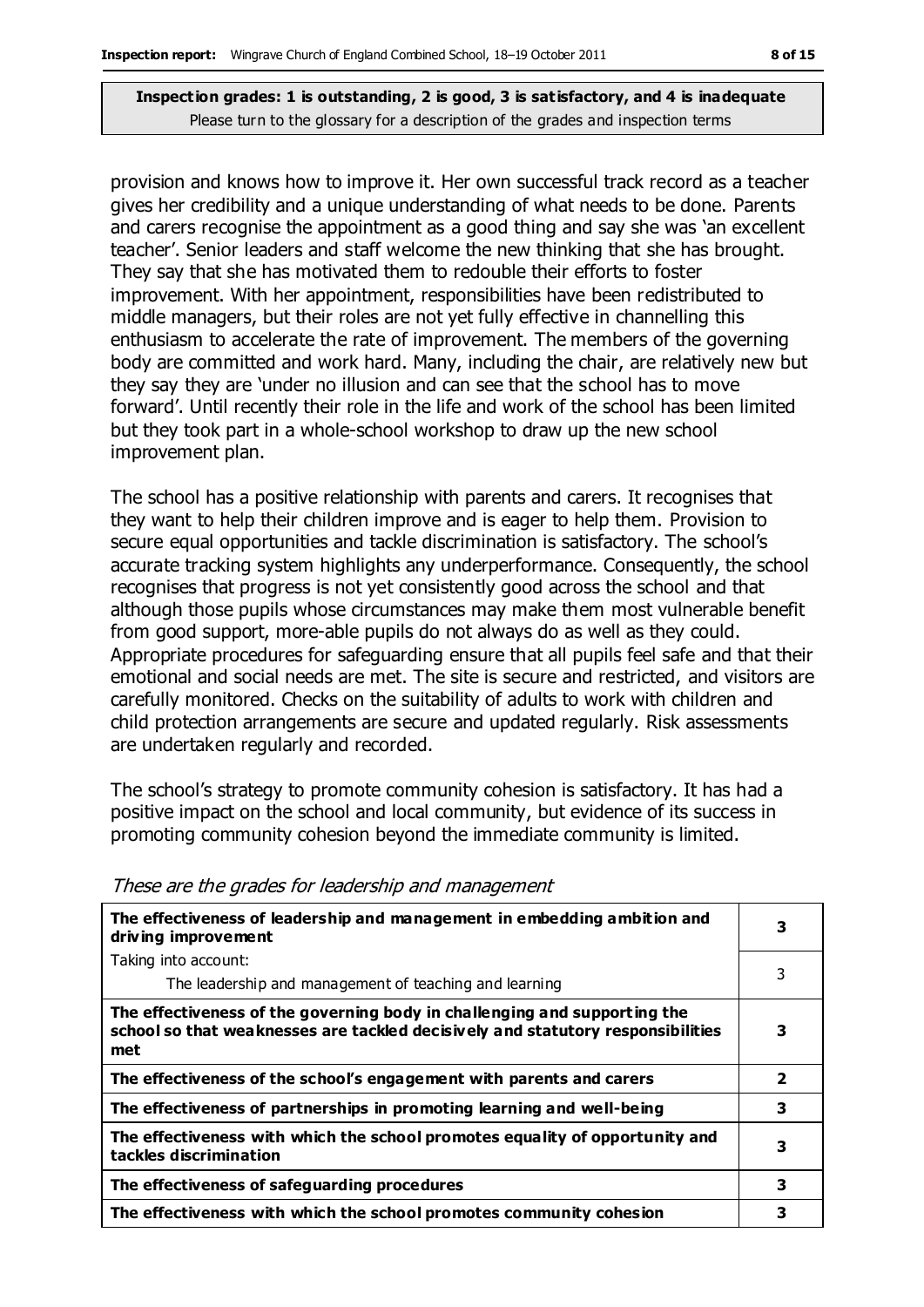| The effectiveness with which the school deploys resources to achieve value for |  |
|--------------------------------------------------------------------------------|--|
| money                                                                          |  |

# **Early Years Foundation Stage**

Children settle quickly into a welcoming atmosphere where personal development is good, relationships are strong and they are safe and well cared for. Staff foster positive attitudes to learning and as a result children behave well, are confident and learn to sustain their concentration. The outside area gives children plenty of space to enjoy a range of both child-initiated and adult-led activities. Recent improvements have brought about some exciting activities such as a building site, which is particularly successful in engaging boys who enjoy laying bricks and checking the plans that they have made. However, not all activities are as purposeful and not all children are fully engaged all of the time. Adults concentrate hard on the group with whom they are working and are skilled at asking questions to probe and deepen children's understanding. However, there are a few times when they are so engrossed with their group that they do not immediately notice when other children are not fully occupied.

Regular assessment ensures that teachers have an appropriate understanding of the learning and developmental needs of the children. This enables staff to plan activities which build upon what children already know, understand and can do. Learning journals provide a bright and full record of children's learning, but are not yet fully used as a tool to help adults assess and plan for their needs. Teaching assistants provide well-targeted support for children whose circumstances may make them vulnerable and those with special educational needs and/or disabilities. Leadership and management are satisfactory. Leaders know where areas of weakness lie and work hard to ensure that these are tackled effectively. They make sure that all staff are appropriately focused on helping children to make better progress, promoting their welfare, and ensuring that children are well cared for and safeguarding procedures are secure.

| Overall effectiveness of the Early Years Foundation Stage                             |  |  |  |
|---------------------------------------------------------------------------------------|--|--|--|
| Taking into account:                                                                  |  |  |  |
| Outcomes for children in the Early Years Foundation Stage                             |  |  |  |
| The quality of provision in the Early Years Foundation Stage                          |  |  |  |
| The effectiveness of leadership and management of the Early Years Foundation<br>Stage |  |  |  |

These are the grades for the Early Years Foundation Stage

# **Views of parents and carers**

The vast majority of parents and carers who responded to the questionnaire were positive about all aspects of school life. This view was supported by those who spoke to inspectors at the school gate. Evidence from the inspection supports parents' and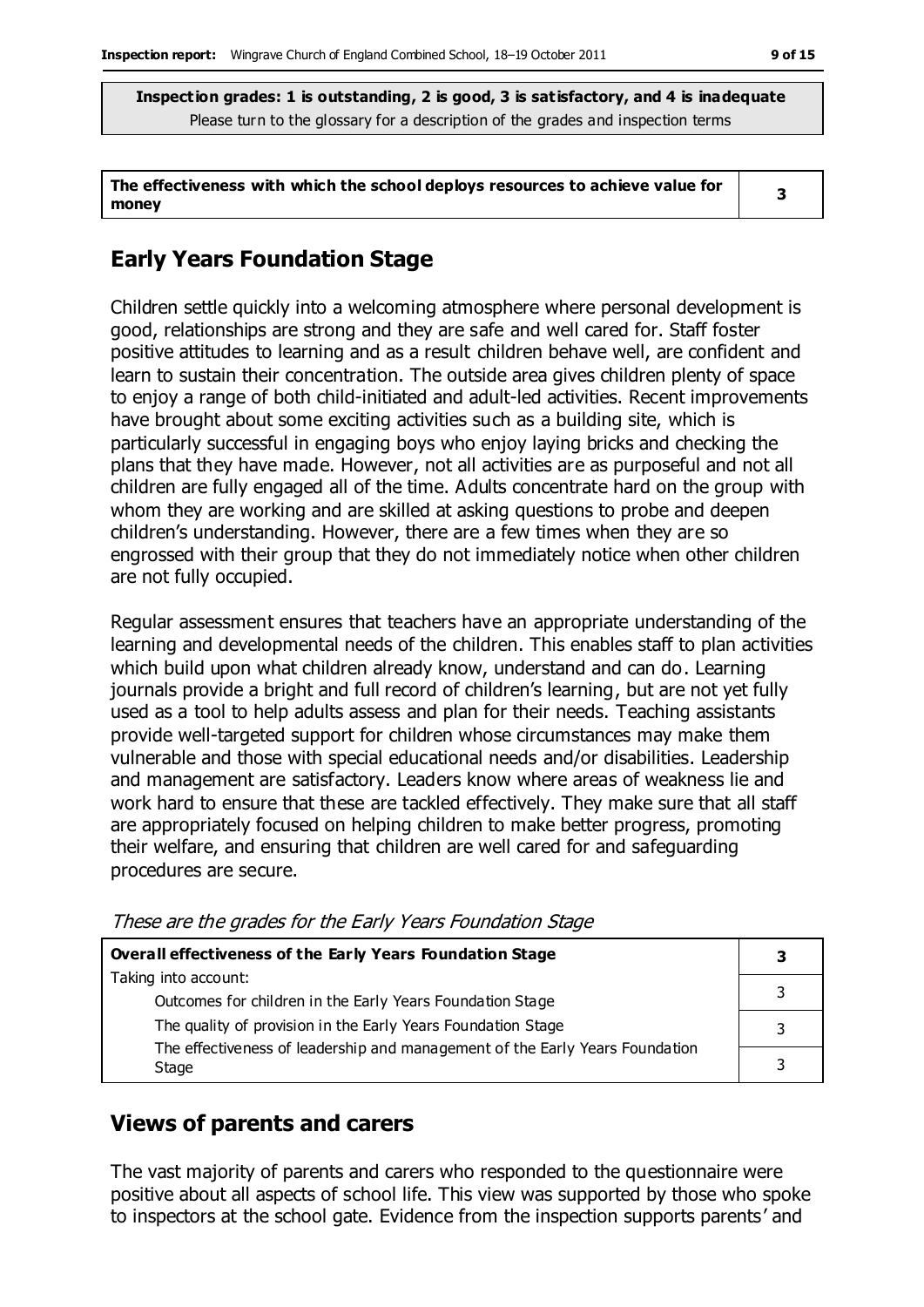carers' views that children enjoy school, and that care, guidance and support are good. Parents and carers are happy with the quality of teaching and the way in which the school meets their needs and keeps them informed about their children's progress. An overwhelming majority say they are happy with their child's experience at the school. Evidence from the inspection shows that the quality of teaching and the use of assessment and level of challenge are inconsistent, and this means that pupils make satisfactory rather than good progress. A few felt that the school does not help them support their children's learning. The school recognises this and plans to organise more workshops to address the issue.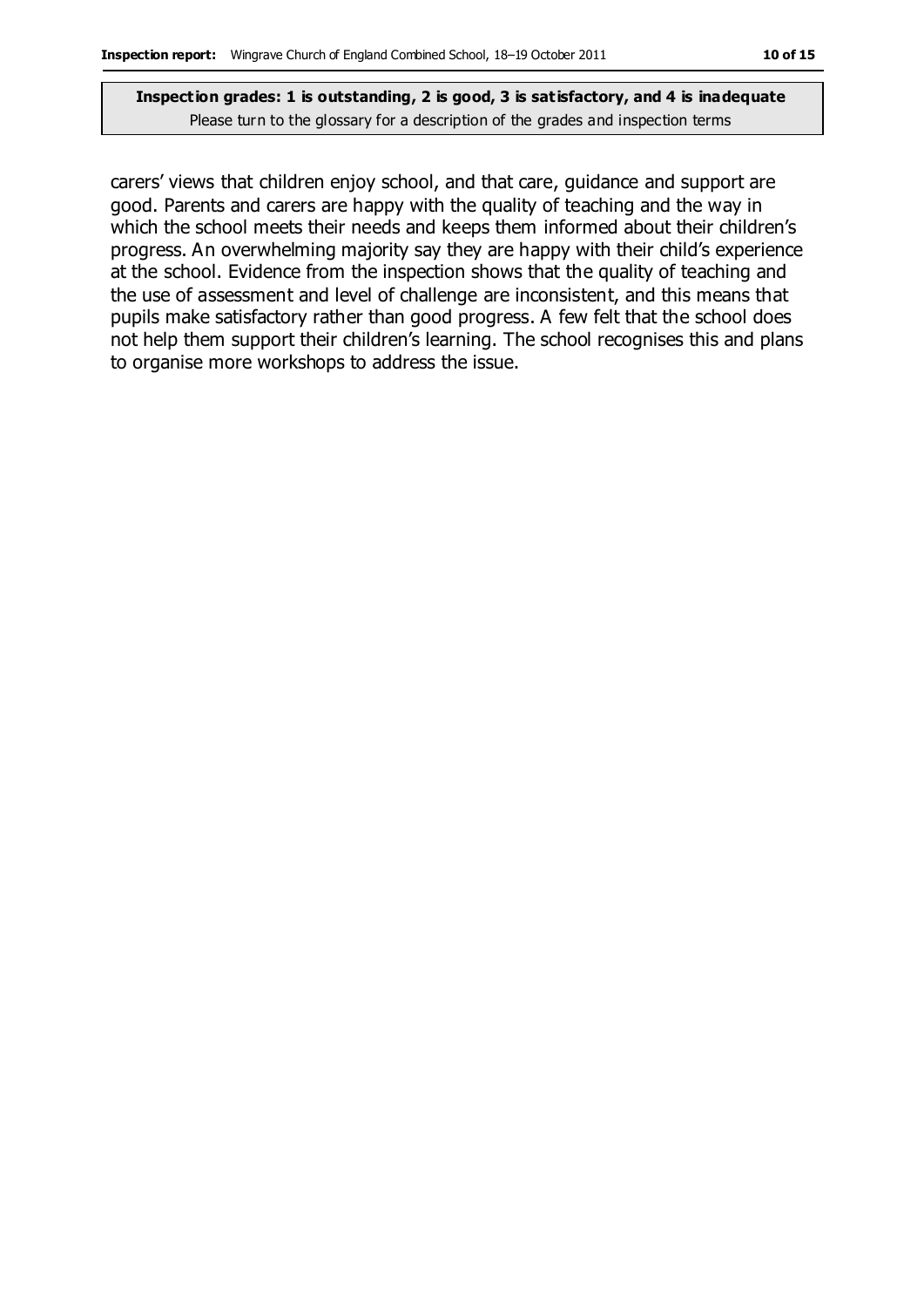#### **Responses from parents and carers to Ofsted's questionnaire**

Ofsted invited all the registered parents and carers of pupils registered at Wingrave Church of England Combined School to complete a questionnaire about their views of the school.

In the questionnaire, parents and carers were asked to record how strongly they agreed with 13 statements about the school.

The inspection team received 40 completed questionnaires by the end of the on-site inspection. In total, there are 132 pupils registered at the school.

| <b>Statements</b>                                                                                                                                                                                                                                       | <b>Strongly</b><br>agree |               | <b>Agree</b> |               | <b>Disagree</b> | <b>Strongly</b><br>disagree |              |               |
|---------------------------------------------------------------------------------------------------------------------------------------------------------------------------------------------------------------------------------------------------------|--------------------------|---------------|--------------|---------------|-----------------|-----------------------------|--------------|---------------|
|                                                                                                                                                                                                                                                         | <b>Total</b>             | $\frac{1}{2}$ | <b>Total</b> | $\frac{1}{2}$ | <b>Total</b>    | $\frac{1}{2}$               | <b>Total</b> | $\frac{1}{2}$ |
| My child enjoys school                                                                                                                                                                                                                                  | 29                       | 73            | 10           | 25            | $\mathbf{1}$    | 3                           | $\mathbf 0$  | $\mathbf 0$   |
| The school keeps my child<br>safe                                                                                                                                                                                                                       | 22                       | 55            | 18           | 45            | $\mathbf 0$     | $\mathbf 0$                 | $\mathbf 0$  | $\mathbf 0$   |
| The school informs me about<br>my child's progress                                                                                                                                                                                                      | 21                       | 53            | 18           | 45            | $\mathbf{1}$    | 3                           | $\mathbf 0$  | $\mathbf 0$   |
| My child is making enough<br>progress at this school                                                                                                                                                                                                    | 13                       | 33            | 27           | 68            | 0               | 0                           | $\mathbf 0$  | $\mathbf 0$   |
| The teaching is good at this<br>school                                                                                                                                                                                                                  | 15                       | 38            | 25           | 63            | 0               | $\mathbf 0$                 | $\mathbf 0$  | $\mathbf 0$   |
| The school helps me to<br>support my child's learning                                                                                                                                                                                                   | 17                       | 43            | 17           | 43            | 6               | 15                          | $\Omega$     | $\mathbf 0$   |
| The school helps my child to<br>have a healthy lifestyle                                                                                                                                                                                                | 14                       | 35            | 25           | 63            | $\mathbf{1}$    | $\overline{3}$              | $\mathbf 0$  | $\mathbf 0$   |
| The school makes sure that<br>my child is well prepared for<br>the future (for example<br>changing year group,<br>changing school, and for<br>children who are finishing<br>school, entering further or<br>higher education, or entering<br>employment) | 14                       | 35            | 22           | 55            | $\overline{2}$  | 5                           | $\mathbf{0}$ | $\mathbf 0$   |
| The school meets my child's<br>particular needs                                                                                                                                                                                                         | 17                       | 43            | 21           | 53            | $\mathbf{1}$    | 3                           | $\mathbf{1}$ | 3             |
| The school deals effectively<br>with unacceptable behaviour                                                                                                                                                                                             | 12                       | 30            | 26           | 65            | 1               | 3                           | $\mathbf 0$  | $\mathbf 0$   |
| The school takes account of<br>my suggestions and<br>concerns                                                                                                                                                                                           | 18                       | 45            | 19           | 48            | $\mathbf 0$     | $\mathbf 0$                 | $\mathbf 0$  | $\mathbf 0$   |
| The school is led and<br>managed effectively                                                                                                                                                                                                            | 22                       | 55            | 16           | 40            | $\mathbf{1}$    | 3                           | $\mathbf 0$  | $\mathbf 0$   |
| Overall, I am happy with my<br>child's experience at this<br>school                                                                                                                                                                                     | 28                       | 70            | 11           | 28            | 1               | 3                           | $\mathbf 0$  | $\mathbf 0$   |

The table above summarises the responses that parents and carers made to each statement. The percentages indicate the proportion of parents and carers giving that response out of the total number of completed questionnaires. Where one or more parents and carers chose not to answer a particular question, the percentages will not add up to 100%.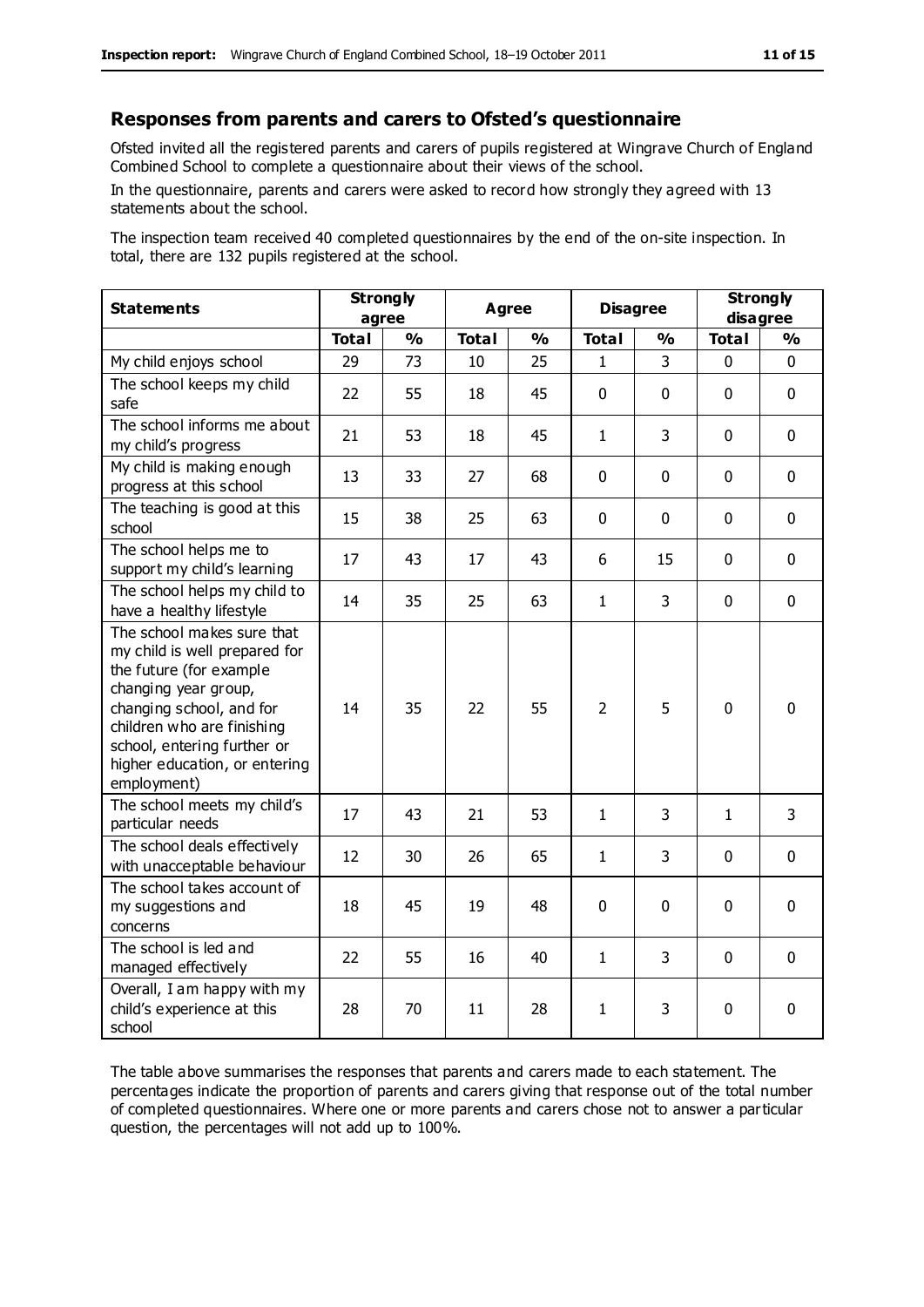# **Glossary**

# **What inspection judgements mean**

| <b>Grade</b> | <b>Judgement</b> | <b>Description</b>                                            |
|--------------|------------------|---------------------------------------------------------------|
| Grade 1      | Outstanding      | These features are highly effective. An outstanding           |
|              |                  | school provides exceptionally well for all its pupils' needs. |
| Grade 2      | Good             | These are very positive features of a school. A school        |
|              |                  | that is good is serving its pupils well.                      |
| Grade 3      | Satisfactory     | These features are of reasonable quality. A satisfactory      |
|              |                  | school is providing adequately for its pupils.                |
| Grade 4      | Inadequate       | These features are not of an acceptable standard. An          |
|              |                  | inadequate school needs to make significant                   |
|              |                  | improvement in order to meet the needs of its pupils.         |
|              |                  | Ofsted inspectors will make further visits until it           |
|              |                  | improves.                                                     |

## **Overall effectiveness of schools**

|                       |                    |      | Overall effectiveness judgement (percentage of schools) |                   |
|-----------------------|--------------------|------|---------------------------------------------------------|-------------------|
| <b>Type of school</b> | <b>Outstanding</b> | Good | <b>Satisfactory</b>                                     | <b>Inadequate</b> |
| Nursery schools       | 43                 | 47   |                                                         |                   |
| Primary schools       | h                  | 46   | 42                                                      |                   |
| Secondary             | 14                 | 36   | 41                                                      |                   |
| schools               |                    |      |                                                         |                   |
| Sixth forms           | 15                 | 42   | 41                                                      | 3                 |
| Special schools       | 30                 | 48   | 19                                                      |                   |
| Pupil referral        | 14                 | 50   | 31                                                      |                   |
| units                 |                    |      |                                                         |                   |
| All schools           | 10                 | 44   | 39                                                      |                   |

New school inspection arrangements were introduced on 1 September 2009. This means that inspectors now make some additional judgements that were not made previously.

The data in the table above are for the period 1 September 2010 to 8 April 2011 and are consistent with the latest published official statistics about maintained school inspection outcomes (see www.ofsted.gov.uk).

The sample of schools inspected during 2010/11 was not representative of all schools nationally, as weaker schools are inspected more frequently than good or outstanding schools.

Percentages are rounded and do not always add exactly to 100.

Sixth form figures reflect the judgements made for the overall effectiveness of the sixth form in secondary schools, special schools and pupil referral units.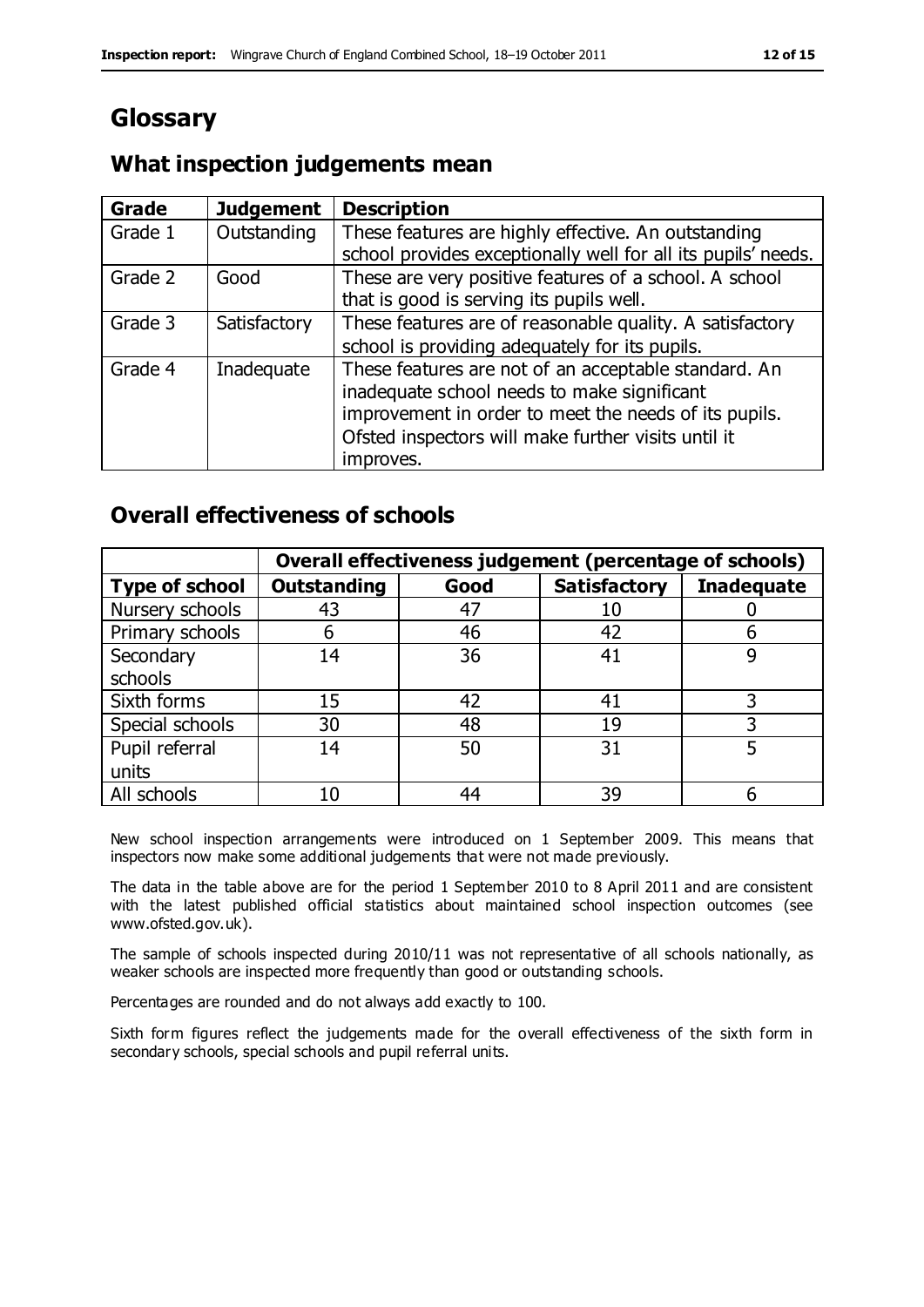# **Common terminology used by inspectors**

| Achievement:                  | the progress and success of a pupil in their<br>learning, development or training.                                                                                                                                                                                                                                           |  |  |
|-------------------------------|------------------------------------------------------------------------------------------------------------------------------------------------------------------------------------------------------------------------------------------------------------------------------------------------------------------------------|--|--|
| Attainment:                   | the standard of the pupils' work shown by test and<br>examination results and in lessons.                                                                                                                                                                                                                                    |  |  |
| Capacity to improve:          | the proven ability of the school to continue<br>improving. Inspectors base this judgement on what<br>the school has accomplished so far and on the<br>quality of its systems to maintain improvement.                                                                                                                        |  |  |
| Leadership and management:    | the contribution of all the staff with responsibilities,<br>not just the headteacher, to identifying priorities,<br>directing and motivating staff and running the<br>school.                                                                                                                                                |  |  |
| Learning:                     | how well pupils acquire knowledge, develop their<br>understanding, learn and practise skills and are<br>developing their competence as learners.                                                                                                                                                                             |  |  |
| <b>Overall effectiveness:</b> | inspectors form a judgement on a school's overall<br>effectiveness based on the findings from their<br>inspection of the school. The following judgements,<br>in particular, influence what the overall<br>effectiveness judgement will be.                                                                                  |  |  |
|                               | The school's capacity for sustained<br>×<br>improvement.<br>Outcomes for individuals and groups of<br>п<br>pupils.<br>The quality of teaching.<br>The extent to which the curriculum meets<br>pupils' needs, including, where relevant,<br>through partnerships.<br>The effectiveness of care, guidance and<br>■<br>support. |  |  |
| Progress:                     | the rate at which pupils are learning in lessons and<br>over longer periods of time. It is often measured<br>by comparing the pupils' attainment at the end of a<br>key stage with their attainment when they started.                                                                                                       |  |  |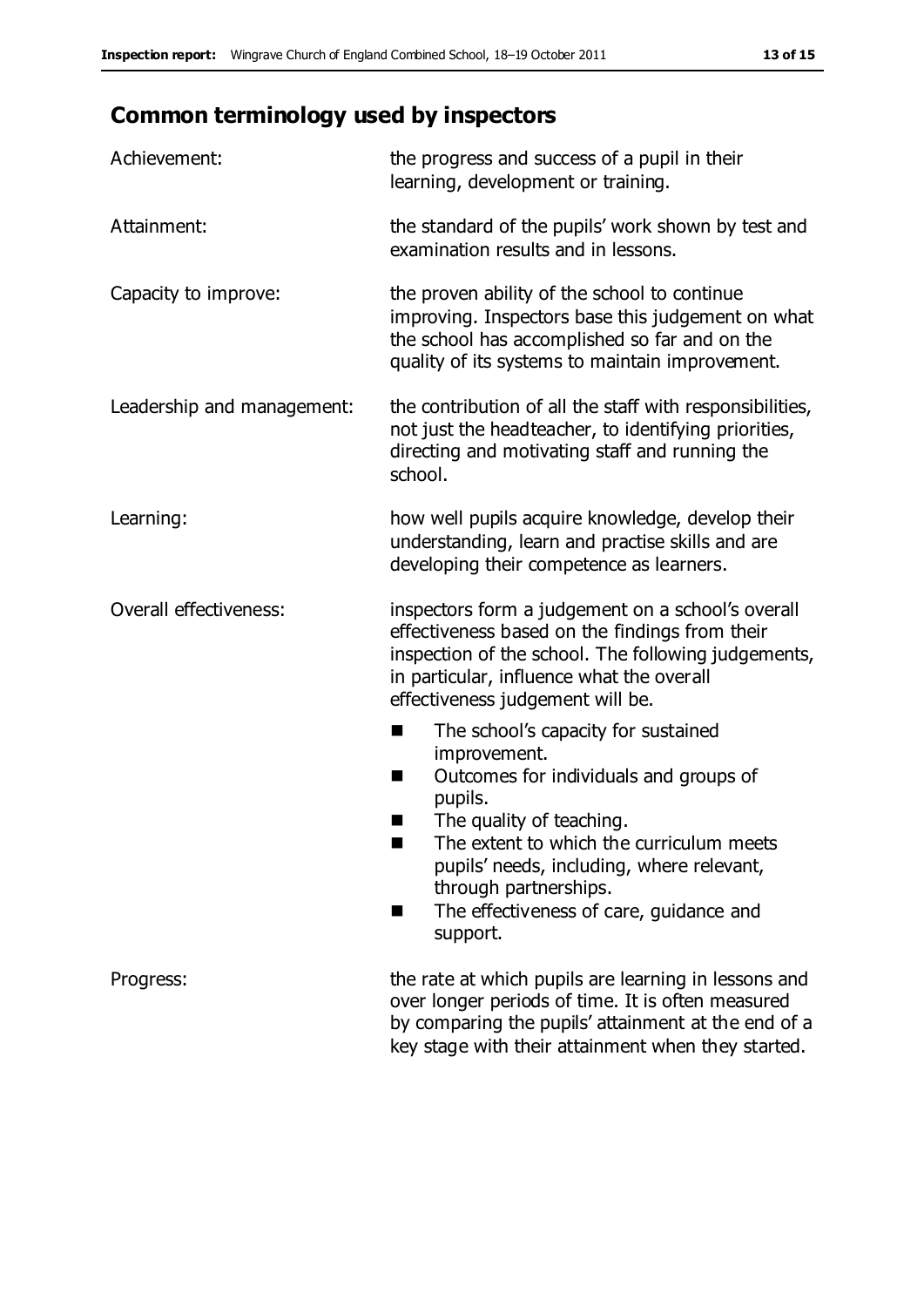#### **This letter is provided for the school, parents and carers to share with their children. It describes Ofsted's main findings from the inspection of their school.**



20 October 2011

Dear Pupils

#### **Inspection of Wingrave Church of England Combined School, Wingrave, HP22 4QG**

Thank you for being so friendly when we came to your school. We enjoyed visiting your lessons and talking to you. You were very helpful, polite and friendly. Your school gives you a satisfactory standard of education. There are a lot of things it does well, but also some areas for improvement.

You told us that you enjoy school and that you feel safe. We found that everybody in school looks after you well, especially those of you who have difficulties from time to time. We were impressed with your good behaviour and your clear understanding and knowledge of how to keep healthy. We were pleased to see that you know how important it is to come to school regularly. We could see that you get on well with each other and help the school to run smoothly. Your attendance and standards of work are particularly high.

Your headteacher and other staff know that the school can be even better. This is what we have asked them to do.

- $\blacksquare$  Make sure that teachers give you the right level of work to help you make consistently good progress, and only expect your very best work. Also, make sure that you understand what you are doing before you move on to something new, and that you have plenty of time to do your own work in lessons. We have asked senior leaders to check that all this is happening.
- Make sure that the teachers plan learning opportunities that inspire and stimulate you to learn even more, and provide more opportunities for you to work in a practical way, make choices and extend your own learning.

We hope that you will all continue to enjoy coming to school and try your hardest to do your very best all the time, so that you are even more successful in the future.

Yours sincerely

Barbara Atcheson Lead inspector